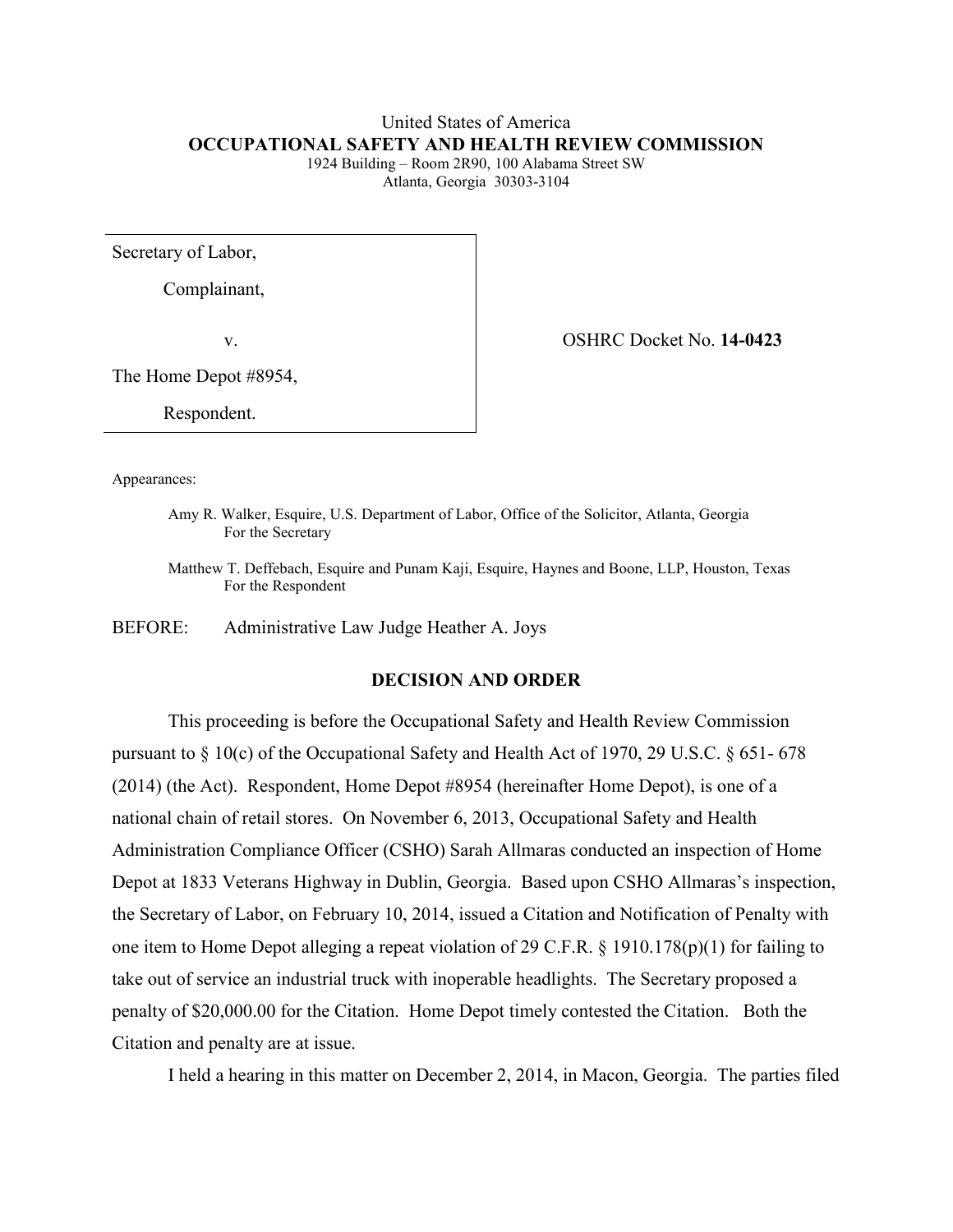post-hearing briefs on February 24 and 25, 20[1](#page-1-0)5.<sup>1</sup>

 $\overline{a}$ 

For the reasons discussed below, the citation is affirmed as a serious violation and a penalty of \$2,500.00 is assessed.

### **Jurisdiction**

At the hearing, the parties stipulated jurisdiction of this action is conferred upon the Commission pursuant to  $\S$  10(c) of the Act (Tr. 13). The parties also stipulated at the hearing that at all times relevant to this action, Home Depot was an employer engaged in a business affecting interstate commerce within the meaning of § 3(5) of the Act (Tr. 13).

### **Background**

Home Depot is a well-known national chain of retail stores. It is a large employer. The store at issue in this proceeding is located at 1833 Veterans Highway in Dublin, Georgia (Tr. 12). The alleged violation at issue occurred in the store's receiving area and involved a powered industrial truck used in that area to load and unload merchandise from tractor trailers.

CSHO Allmaras initiated her inspection of the Dublin store on November 6, 2013, pursuant to a two item complaint filed with the Savannah OSHA Area Office (Tr. 12-13, 23-24; Exh. J-16). The complaint alleged employees working in the receiving area loading and unloading trucks were not provided adequate lighting and a powered industrial truck operating in the area did not have functioning headlights (Tr. 12, 23-24; Exh. J-16). CSHO Allmaras's inspection was limited to the two allegations in the complaint. Although at the time of her inspection, the headlights of the truck were operational, CSHO Allmaras's investigation revealed the truck had been used for some time while the headlights were not operational (Tr. 24; Exhs. J-15, R-4).

The powered industrial truck at issue is a Crown Pro 300 series reach truck (Exhs. J-14, J-24, J-25, J-26, R-2, and R-9). It is referred to in company documents (and herein) as a "slip truck" (Tr. 35; Exh. J-8). The truck is electric powered and used in the facility primarily to

<span id="page-1-0"></span><sup>&</sup>lt;sup>1</sup> The Office of the Solicitor and the OSHRC Judge's Office in Atlanta, Georgia, were unexpectedly closed on February 24, 2015. Counsel for the Secretary did not have access to her files on that day. Therefore, the Secretary's brief was filed on February 25, 2015. Counsel for the Secretary attests she did not read the brief of the Respondent, which was filed on February 24, 2015, prior to filing her brief. Respondent did not object to this delay in filing. Therefore, I accept the Secretary's brief filed on February 25, 2015.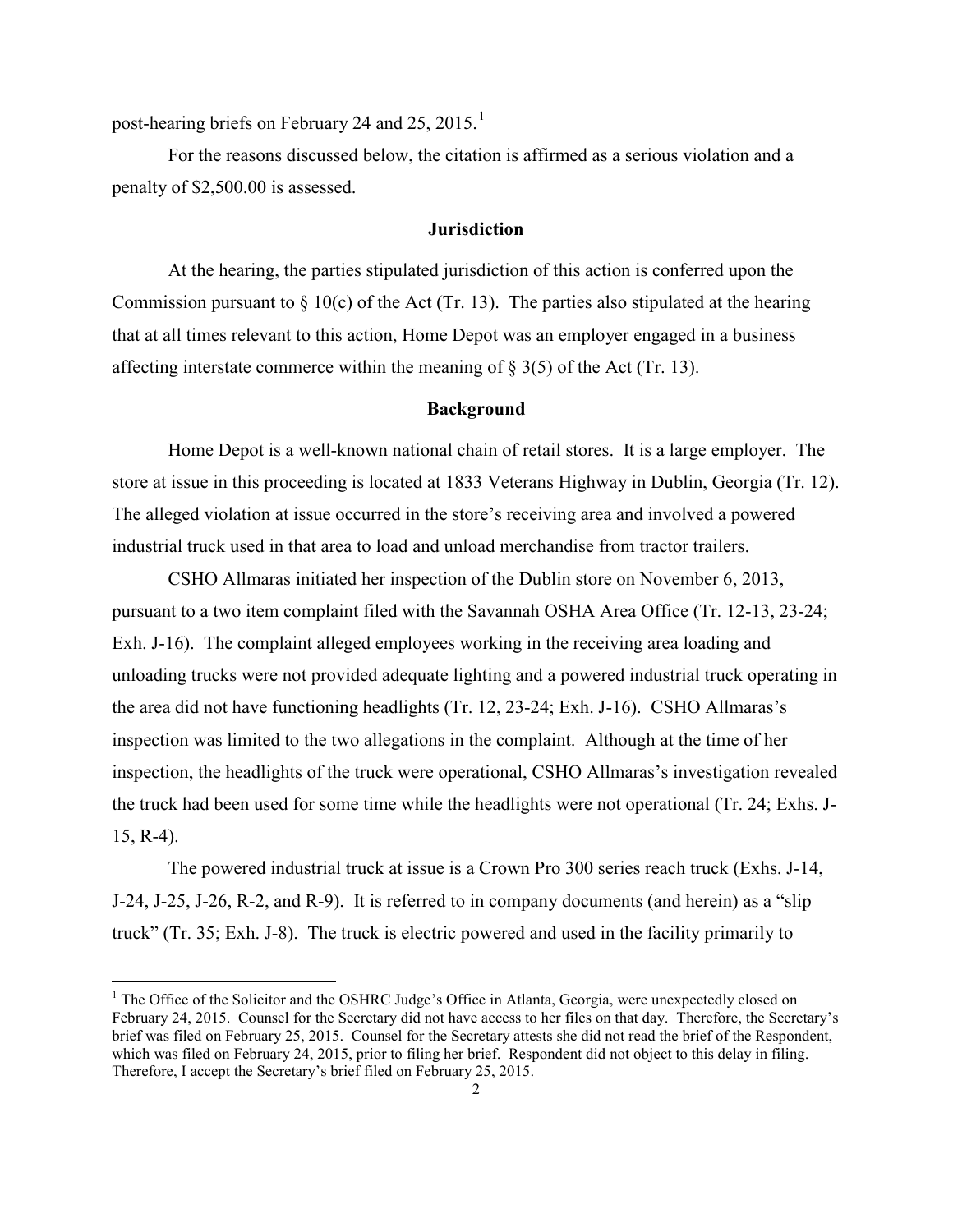remove palletized product from tractor trailers and transport the pallets to various storage areas. The slip truck is operated by a single operator who stands in the cab (Tr. 140). The operator is not belted in while operating (Tr. 140). The cab is padded and covered (Tr. 140). The slip truck is equipped with two headlights mounted on the front (Exh. J-25). According to the parts listing for the slip truck, these headlights are optional equipment (Exh. R-21).

The receiving area in which the slip truck operated has three bays (Tr. 37; Exh. R-9). Tractor trailers back up to a bay to be unloaded. Each bay has a dock light (Tr. 37; Exh. J-27). This dock light is mounted on an articulating arm and can be positioned to shine into the tractor trailer (Tr. 37). There is also lighting from overhead fluorescent lights in the area of the bays (Exh. R-9). The trailers are typically 53 feet long and have no other lighting, although some have semi-transparent roofs that allow sunlight in (Tr. 139; Exhs. R-9, R-21, and R-22).

The manager of the receiving area for the Home Depot store is Jason Lumley (Tr. 165). Mr. Lumley testified at the hearing. He had been manager of the receiving area since 2005 (Tr. 165). He testified his duties included supervising the receiving associates but he also loaded and unloaded trailers and drove the slip truck as needed (Tr. 137-138). He testified the receiving department unloaded five to six trailers per day using the slip truck (Tr. 139).

Home Depot does not dispute the slip truck was without operating headlights for some period of time in 2013. Mr. Lumley testified Valerie Smith, a receiving associate whom he supervised, first notified him the headlights on the slip truck were not operational one week before the lights were repaired (Tr. 168). Mr. Lumley then notified William Sweat, his supervisor (Tr. 175). Mr. Lumley testified he did so because Mr. Sweat would need to place the work order for the slip truck to be repaired (Tr. 175). Although notified of the inoperable headlights, Mr. Lumley admitted he did not take the slip truck out of service. Mr. Lumley testified neither he nor Mr. Sweat took the slip truck out of service because neither felt the need to do so (Tr. 176).

The slip truck continued to be operated for at least this one week without operational headlights until October 31, 2013, when Mr. Lumley received a second complaint from Ms. Smith. On that same day, Ms. Smith had been operating the slip truck when the back wheel broke through a weakened area of the floor of the trailer she had been unloading (Tr. 177-78). According to both Mr. Lumley and Ms. Smith, when Ms. Smith notified Mr. Lumley of her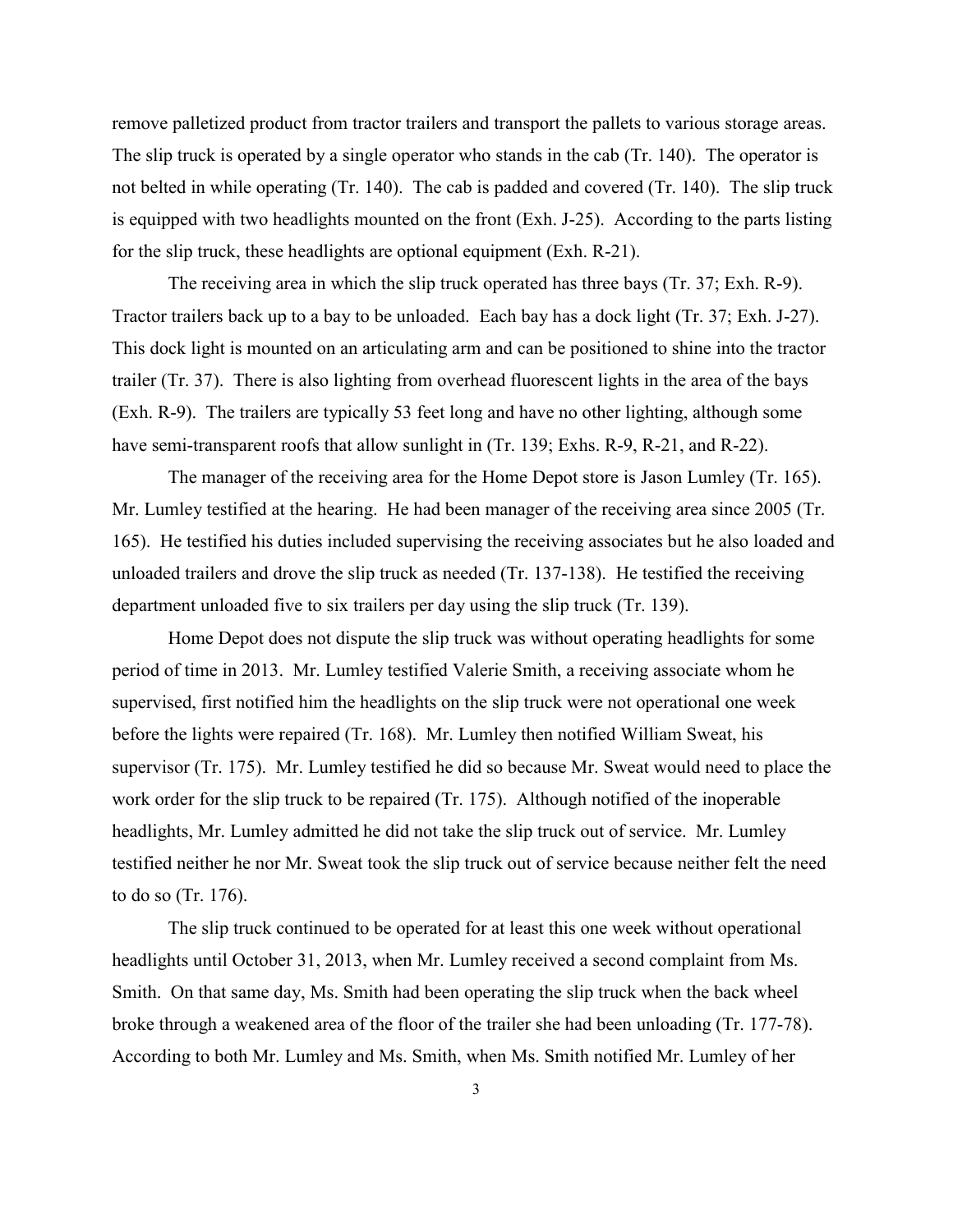accident she also told him she did not feel safe operating the slip truck and refused to continue (Tr. 177). Mr. Lumley then completed the task of unloading the trailer (Tr. 177). Mr. Lumley testified Ms. Smith complained at that time about both the inoperable headlights on the slip truck and that the dock lights were not working (Tr. 179). Mr. Lumley testified he used the dock light to complete the task, but noted that light was not at full strength. Mr. Lumley testified he, nevertheless, did not feel the lighting was inadequate.

On that same day, Mr. Lumley notified Emmie Bowers, the store manager, the headlights of the slip truck were still not operational and checked whether Mr. Sweat had completed a work order for repair of the headlights (Tr. 148). He had not. Ms. Bowers then put in a work order for the repair and ordered the slip truck be taken out of service (Tr. 148). The repair was made the next day (Tr. 180). Mr. Lumley also replaced the bulb in the dock light (Tr. 182). Ultimately, the dock lights were changed from "high pressure sodium" lights to LED spotlights (Exh. J-19 p. 2).

Although he admitted he was aware of the inoperable headlights the week before Home Deport repaired them, Mr. Lumley testified no employee had previously expressed a concern with either the lighting in the receiving area or the inoperable headlights on the slip truck (Tr. 180).<sup>[2](#page-3-0)</sup> Mr. Lumley testified he did not typically use the dock lights when he unloaded trailers (Tr. 142). Mr. Lumley testified use of the dock lights was not required and he had observed associates loading and unloading trailers without the use of the dock lights (Tr. 148). He stated he felt there was sufficient light in the trailers for unloading even without the use of the dock lights or the slip truck's headlights.

Both the Secretary and Home Depot conducted readings of the light levels in the receiving area. CSHO D'Andre Boston of the Savannah OSHA Area Office conducted light readings in November of 2014, using a light meter that provided measurements of the illumination of a tested area in foot candles (Tr. 129-30). CSHO Boston testified foot candles and lumens/sq. ft. are roughly equivalent (Tr. 130). He testified he conducted 20 measurements,

<span id="page-3-0"></span> $2^2$  Contrary to this testimony, Ms. Smith testified she told Mr. Lumley on several occasions she felt unsafe operating the slip truck because of the inoperable headlights. On this I did not find Mr. Smith's testimony credible. Mr. Smith's testimony regarding when she notified management about the inadequate lighting was vague and inconsistent. She also appeared defensive when testifying, changing her testimony to cast a more negative light on store management when pressed.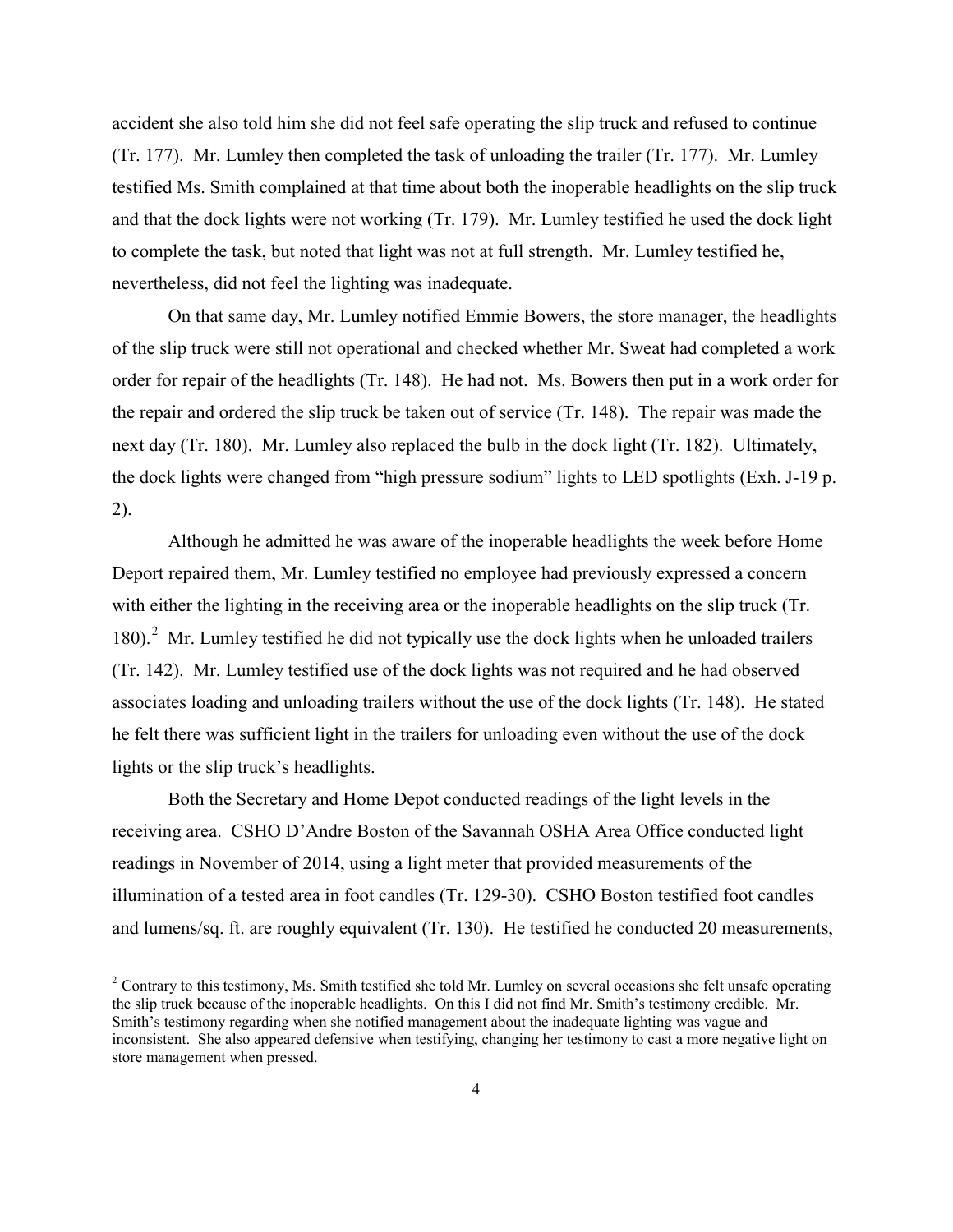all inside a trailer without use of the dock light (Tr. 130). He performed 10 measurements with the slip truck inside the trailer and 10 without (Tr. 130-31). The majority of CSHO Boston's readings were 0 foot candles, with his highest reading being 0.2 foot candles (Tr. 131).

Home Depot's light readings were presented in the written report of Dominick Zackeo and Edward Hirshenson (Exhs. J-21 and J-22). Mr. Hirshenson took the measurements on two occasions – on October 22, 2014, and November 7, 2014 (Exh. J-22). His field notes containing the recorded results are contained in Exh. J-19. Mr. Hirshenson used a Fischer Scientific portable light meter (Exh. J-22, p. 2). He took measurements of light levels throughout the facility including in two trailers in the receiving department. One trailer was partially full with a slip truck inside. This trailer also had a semi-transparent roof. Mr. Hirshenson's light measurements inside were taken with the dock light on, but "poorly positioned" to replicate conditions on the day of Ms. Smith's accident (Tr. 220; Exh. J-22, p. 2). These measurements ranged from 2.0 to 3.8 lumens/sq. foot (Exh. J-22). The measurements taken on the later date were taken in a trailer without a semi-transparent roof to prevent outdoor light and with the dock light on, but positioned to "better illuminate the trailer." (Exh. J-22, p. 3). These measurements ranged from 2.1 to 3.6 lumens/sq. foot (Exh. J-22, p. 3). Mr. Zackeo testified at the hearing. He testified it was reasonable to assume light measurements would be less than 2 lumens/sq. foot in the trailer if the dock lights were not in use, given these results (Tr. 225).

Based upon her initial inspection, CSHO Allmaras recommended Home Depot be issued a citation for a violation of 29 C.F.R. § 1910.178(p)(1) for failing to take the slip truck out of service while the headlights were not operational. CSHO Allmaras recommended the citation be classified as repeat because the same Home Depot store had received a citation for a violation of the same standard alleging a forktruck with inoperable brakes was not taken out of service. Home Depot timely contested the citation.

#### **The Citation**

The Secretary has the burden of establishing the employer violated the cited standard. To prove a violation of an OSHA standard, the Secretary must show by a preponderance of the evidence that (1) the cited standard applies; (2) the employer failed to comply with the terms of the cited standard; (3) employees had access to the violative condition; and (4) the cited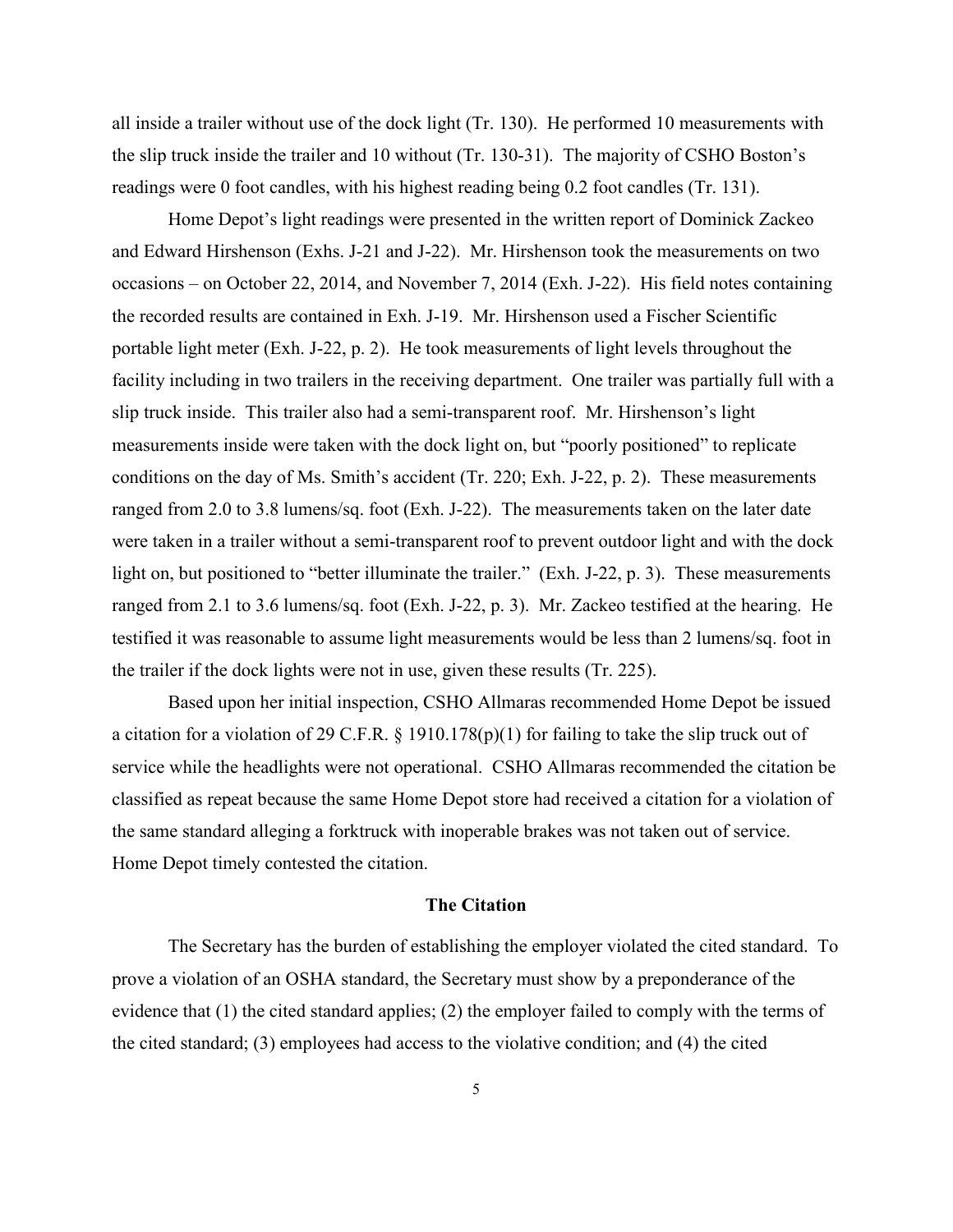employer either knew or could have known with the exercise of reasonable diligence of the violative condition. *JPC Group, Inc.*, 22 BNA OSHC 1859, 1861 (No. 05-1907, 2009).

The Secretary alleges Home Depot violated 29 C.F.R. § 1910.178(p)(1) by failing to remove the slip truck from service "while [the] headlights were not operational, exposing employees to struck-by and crushed-by hazards." The cited standard requires

If at any time a powered industrial truck is found to be in need of repair, defective, or in any way unsafe, the truck shall be taken out of service until it has been restored to safe operating condition.

The Secretary contends the conditions inside the trailers in which the slip truck operated required headlights on the slip truck be operational in order for it to be safe to operate. Home Depot contends the headlights are optional equipment and operation of the slip truck without use of the headlights was safe under the circumstances.

### **DISCUSSION**

## **Applicability of the Standard**

The regulations at 29 C.F.R. § 1910.178 apply to all industrial trucks powered by electric or internal combustion engines. 29 C.F.R. § 1910.178(a). The slip truck is an electric powered industrial truck used for material handling (Tr. 24). The standards at 29 C.F.R. § 1910.178 apply to the slip truck.

In its post-hearing brief, Home Depot raised for the first time the argument that a more specific standard applies. Home Depot argues the more specific standard at  $\S$  1910.178(h)(2) which requires auxiliary lighting where forktrucks operate in less than 2 lumens/sq. ft. of light, should have been cited. Under Commission precedent, preemption by a more specifically applicable standard is an affirmative defense which the respondent must raise in its answer. 29 C.F.R. § 1910.5(c)(1); *see* Commission Rules 34(b)(3) and(4), 29 C.F.R. § 2200.34(b)(3) and (4); *Safeway, Inc. v. OSHRC*, 382 F.3d 1189, 1194 (10th Cir. 2004); *Vicon Corp*., 10 BNA OSHC 1153, 1157 (No. 78-2923,1981) (describing a claim that a general standard was preempted by a more specific standard as an affirmative defense). Home Depot did not raise this affirmative defense in its Answer, nor seek to amend its Answer to do so. Home Depot has waived that defense.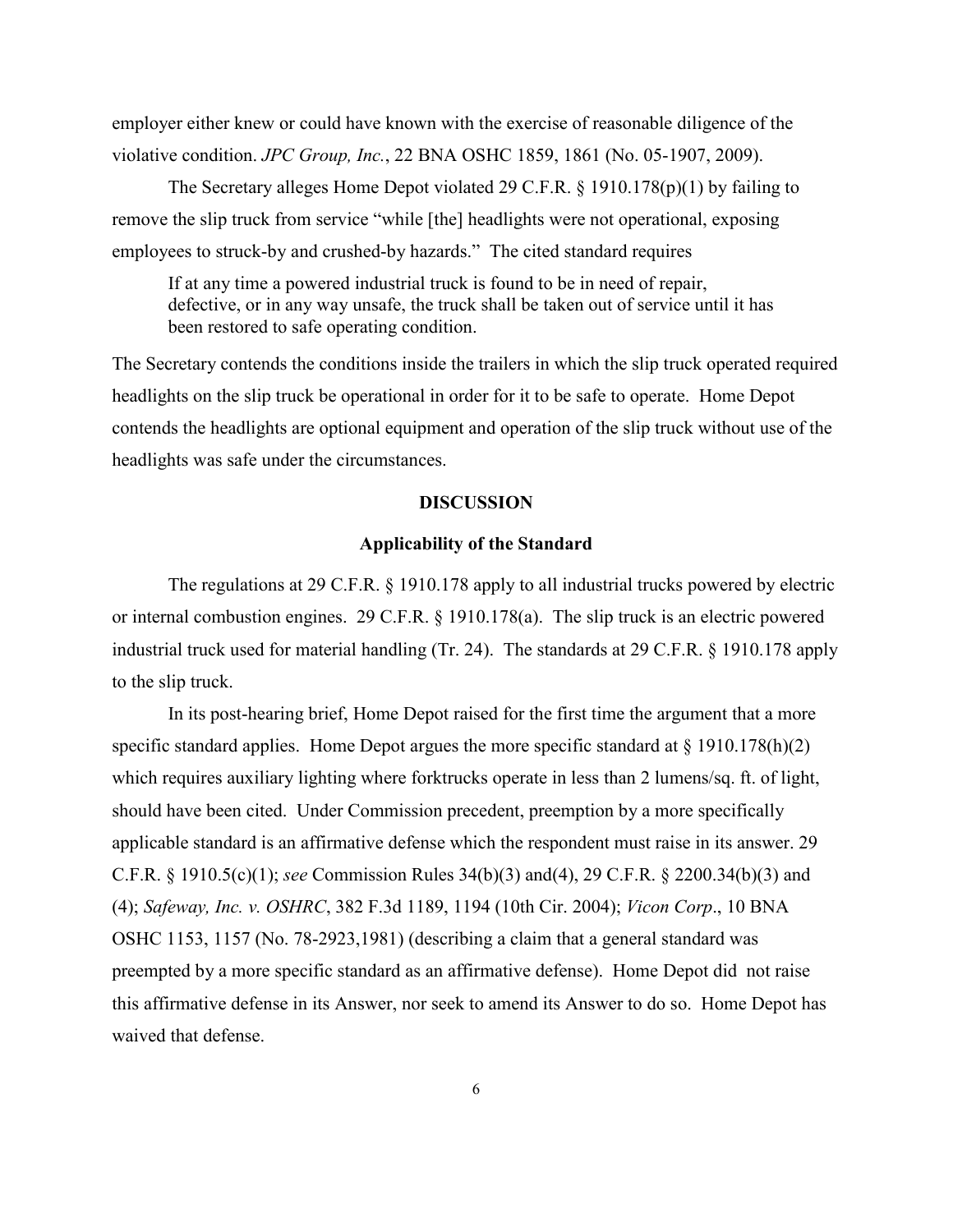### **Failure to Comply with the Standard**

To establish a violation of 29 C.F.R. § 1910.178(p), the Secretary must establish the slip truck was "in need of repair, defective, or in any way unsafe" such that it needed to be removed from service. The Secretary contends the slip truck met all three of the conditions necessitating removing it from service. The Secretary argues it has the burden only to show something on the slip truck was not working in order to meet the definition of either "in need of repair" or "defective." Home Depot counters the Secretary must establish the inoperable headlights rendered the slip truck unsafe in order to establish it was in violation of the standard, which the Secretary failed to do. The Secretary responds he has met that burden as well because the standard at 29 C.F.R. § 1910.178(h)(2) presumes a hazard where a forktruck operates in less than 2 lumens/sq. ft. of light and he has established the slip truck was operating in less than 2 lumens/sq. ft. of light. Based upon the language of the standard, I conclude to show a violation of the cited standard the Secretary has the burden to establish the inoperable headlights rendered the slip truck unsafe. The Secretary has met that burden.

Although the Commission has not addressed the issue, several Administrative Law Judges (ALJs) have found the Secretary has the burden to establish a cited powered industrial truck is rendered unsafe to operate due to the defect or item in need of repair to establish an employer violated § 1910.178(p)(1). As Judge Ditore held in *Airco, Inc*., 9 BNA OSHC 1202 (No. 79-7185, 1980), "The purpose of the standard is to prevent the operation of a powered industrial truck that is unsafe to operate, until the needed repairs are made, or the defects or unsafe condition eliminated. Conversely, repairs, defects and conditions which do not render the truck unsafe to operate, are not encompassed by the standard." *See also Barwick Furniture*, *LTD*, 3 BNA OSHC 1428 (No. 10440, 1975); and *Royal Gorge Publishing*, 18 BNA OSHC 1383 (No. 97-0748, 1998). I find the reasoning of these prior ALJ decisions persuasive. The language of the standard requires the powered industrial truck remain out of service only until it is "restored to safe operating condition." To establish a violation of  $\S$  1910.178(p)(1), the Secretary must show the powered industrial truck remained in service during a period it was not in "safe operating condition."

It is within common knowledge and ordinary experience that operating a motorized vehicle in a poorly lit area is unsafe. The standard at 29 C.F.R. § 1910.178(h)(1) requires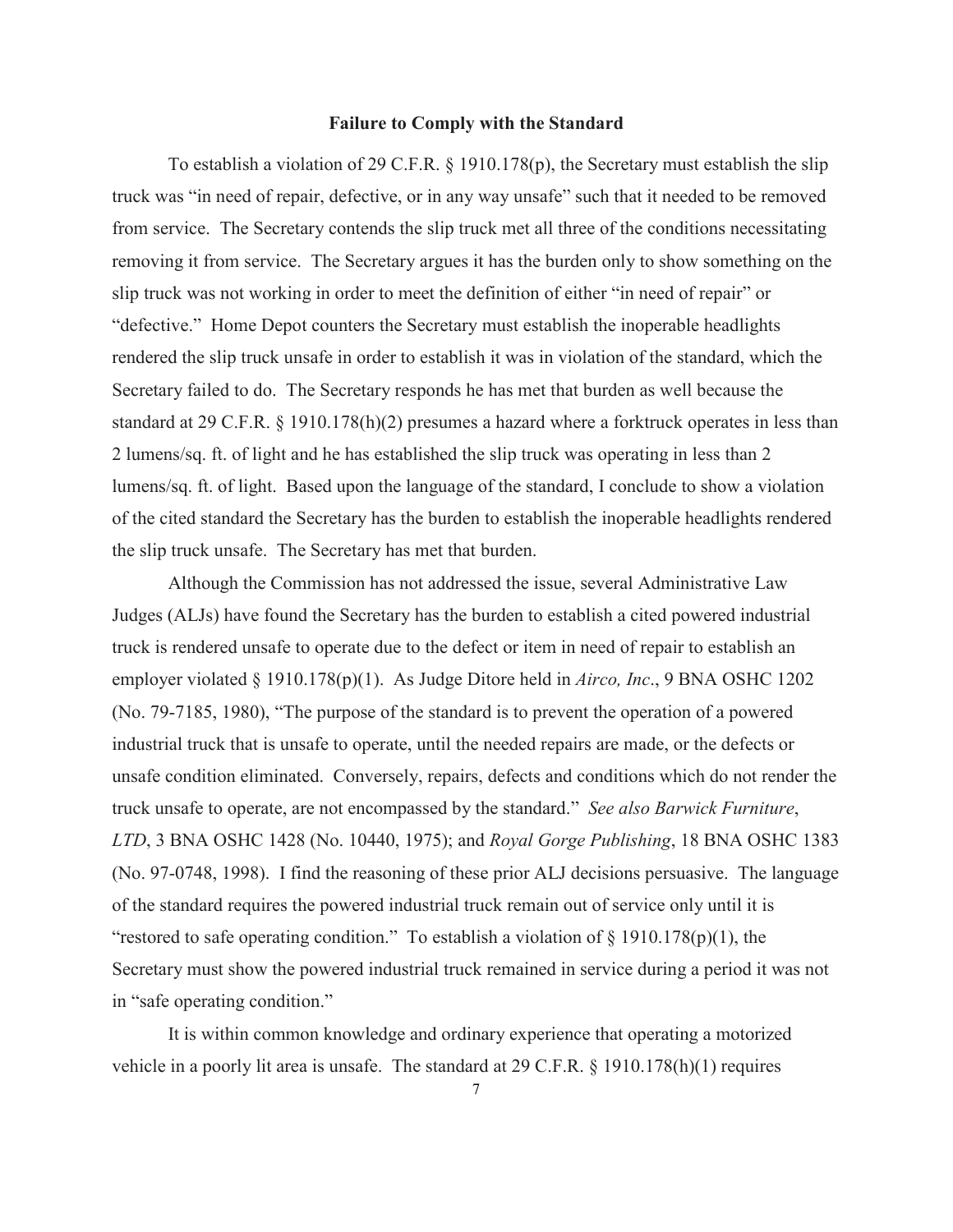powered industrial trucks be equipped with auxiliary lighting if operated in an area in which lighting is 2 lumens/sq. ft. or less. The standard presumes a hazard where a powered industrial truck is operating under such conditions.<sup>[3](#page-7-0)</sup> The standard establishes an objective standard for illumination below which operation of a powered industrial truck is unsafe without auxiliary lighting on the truck. Both the Secretary and Home Depot presented results of testing of the light levels within the trailers in which the slip truck operated. Based upon the totality of the objective evidence, I find the trailers had less than 2 lumens/sq. ft. of illumination. The Secretary has established the slip trucks were unsafe to operate in the trailers without headlights.

The Secretary presented the light readings of CSHO Boston taken in November of 2014, (Tr. 129-30). All of CSHO Boston's readings were taken inside a trailer without use of the dock light (Tr. 130). He testified all other lighting was functional that the time (Tr. 135). He performed 10 measurements with the slip truck inside the trailer and 10 without (Tr. 130-31). All were taken 13 feet from the front of the trailer (Tr. 131). The majority of CSHO Boston's readings were 0 foot candles, with his highest reading being 0.2 foot candles (Tr. 131).

Home Depot's light readings were presented in the written report of Mr. Zackeo and Mr. Hirshenson (Exhs. J-21 and J-22). Like CSHO Boston's measurements, Mr. Hirshenson's measurements were taken nearly one year after the violation at issue - on October 22, 2014, and November 7, 2014 (Exh. J-22). He took measurements of light levels throughout the facility including in two trailers in the receiving department. One trailer was partially full with a slip truck inside. This trailer also had a semi-transparent roof. Mr. Hirshenson's light measurements inside were taken with the dock light on, but "poorly positioned" to replicate conditions on the day of Ms. Smith's accident (Tr. 220; Exh. J-22, p. 2). These measurements ranged from 2.0 to 3.8 lumens/sq. foot (Exh. J-22). The measurements taken on the later date were taken in a trailer without a semi-transparent roof to prevent outdoor light and with the dock light on, but positioned to "better illuminate the trailer." (Exh. J-22, p. 3). According the field notes, the dock lights had been replaced with LED lights in October of 2014, prior to this second set of measurements being taken. These measurements ranged from 2.1 to 3.6 lumens/sq. foot (Exh. J-

<span id="page-7-0"></span> $3$  Where a standard requires a specific condition or practice and does not incorporate the existence of a hazard as a violative element, the hazard is presumed. *Kasper Electroplating Corp.*, 16 BNA OSHC 1517, 1523 (No. 90-2866, 1993).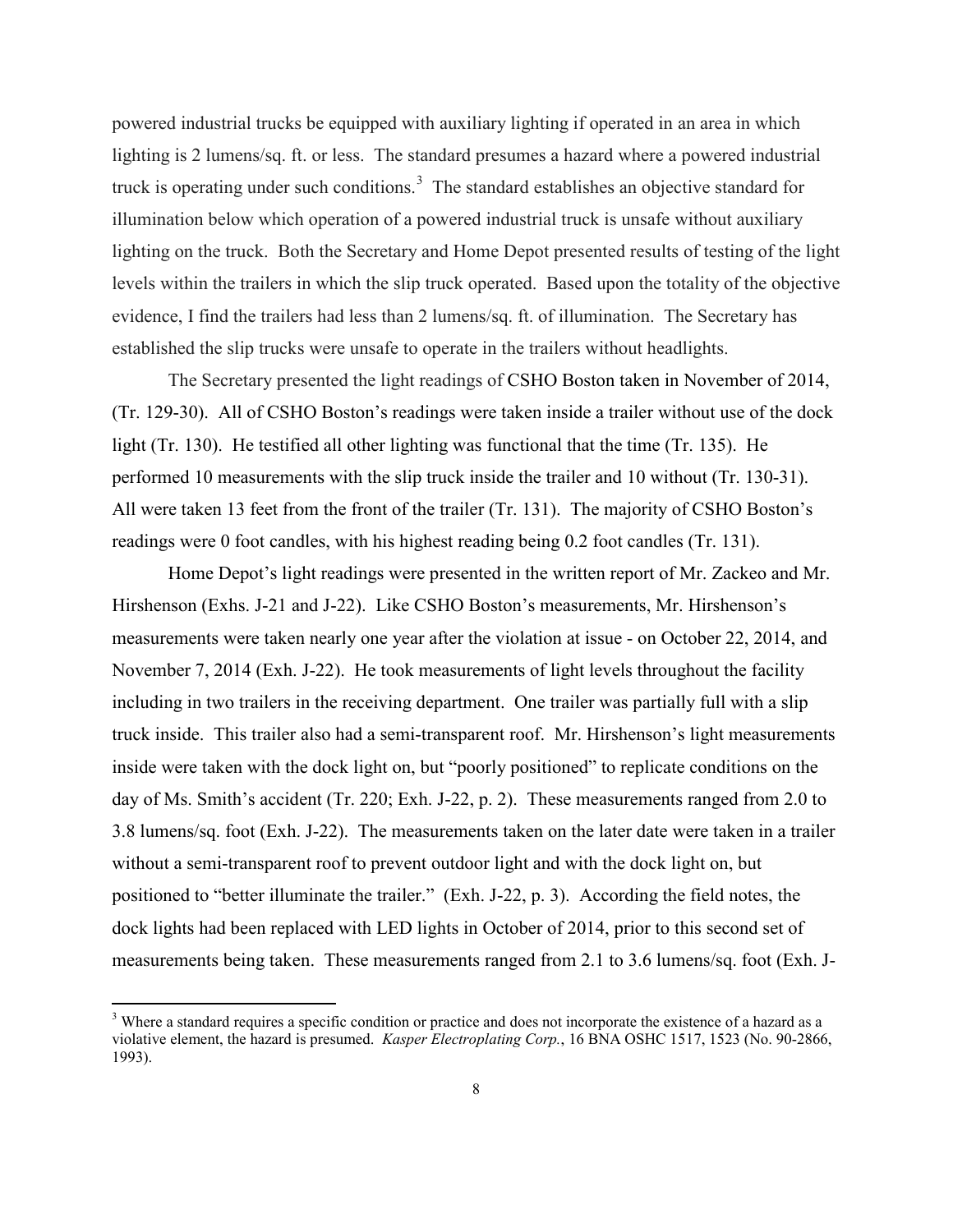22, p. 3).

 $\overline{a}$ 

Neither party explained the difference in the measurements. The record establishes the measurements were taken under different conditions and I find the Secretary's measurements more accurately represent conditions at the time of the violation. Specifically, it is undisputed employees did not use the dock lights. Mr. Lumley testified there was no requirement for employees to do so, and he did not use them. Home Depot's measurements were all taken with the use of dock lights. Mr. Zackeo, Home Depot's expert, conceded it was reasonable to assume light measurements would be less than 2 lumens/sq. ft. in the trailer if the dock lights were not in use, given his measurements (Tr. 225).<sup>[4](#page-8-0)</sup> The preponderance of the evidence establishes the slip truck was being operated in trailers with less than 2 lumens/sq. ft. of light and was, therefore, unsafe without operational headlights.

Home Depot argues the slip truck was not rendered unsafe by the inoperable headlights because a determination of whether lighting is adequate is a subjective determination to be made by the operator and, in this case, operators did not feel the conditions necessitated use of the headlights. Mr. Zackeo testified, "Adequate lighting is up to the driver really. It's up to the power industrial truck operator whether they can see well enough or not. It's up to them to decide whether the situation is safe for them to do their operations, whether they need to turn on additional lights or not." (Tr. 213-14). He went on to state in response to the question whether 2 lumens/sq. ft. is the level of illumination at which operators need to use additional lighting, "No, again it's a subjective thing." (Tr. 215). I find Home Depot's argument unpersuasive because it is contrary to the purposes of the Act. The legislative history of the Act states "final responsibility for compliance with the requirements of this Act remains with the employer." S. Rep. No. 91-1282,  $91<sup>st</sup>$  Cong. 2d Sess. at 10-11 (1970). Where the regulations set an objective standard for the level of illumination below which auxiliary lighting is required, an employer may not leave the determination of whether that objective standard is met to the subjective assessment of its employees.<sup>[5](#page-8-1)</sup>

Even if a subjective standard applied, Mr. Lumley's testimony regarding whether he felt the headlights were needed was not entirely consistent. Mr. Lumley testified he did not take the

<span id="page-8-0"></span> $4$  It is also reasonable to assume light readings would also be affected the transparency of the roofs of the trailers.

<span id="page-8-1"></span><sup>&</sup>lt;sup>5</sup> Based upon this conclusion, I give no weight to the testimony of Mr. Zackeo.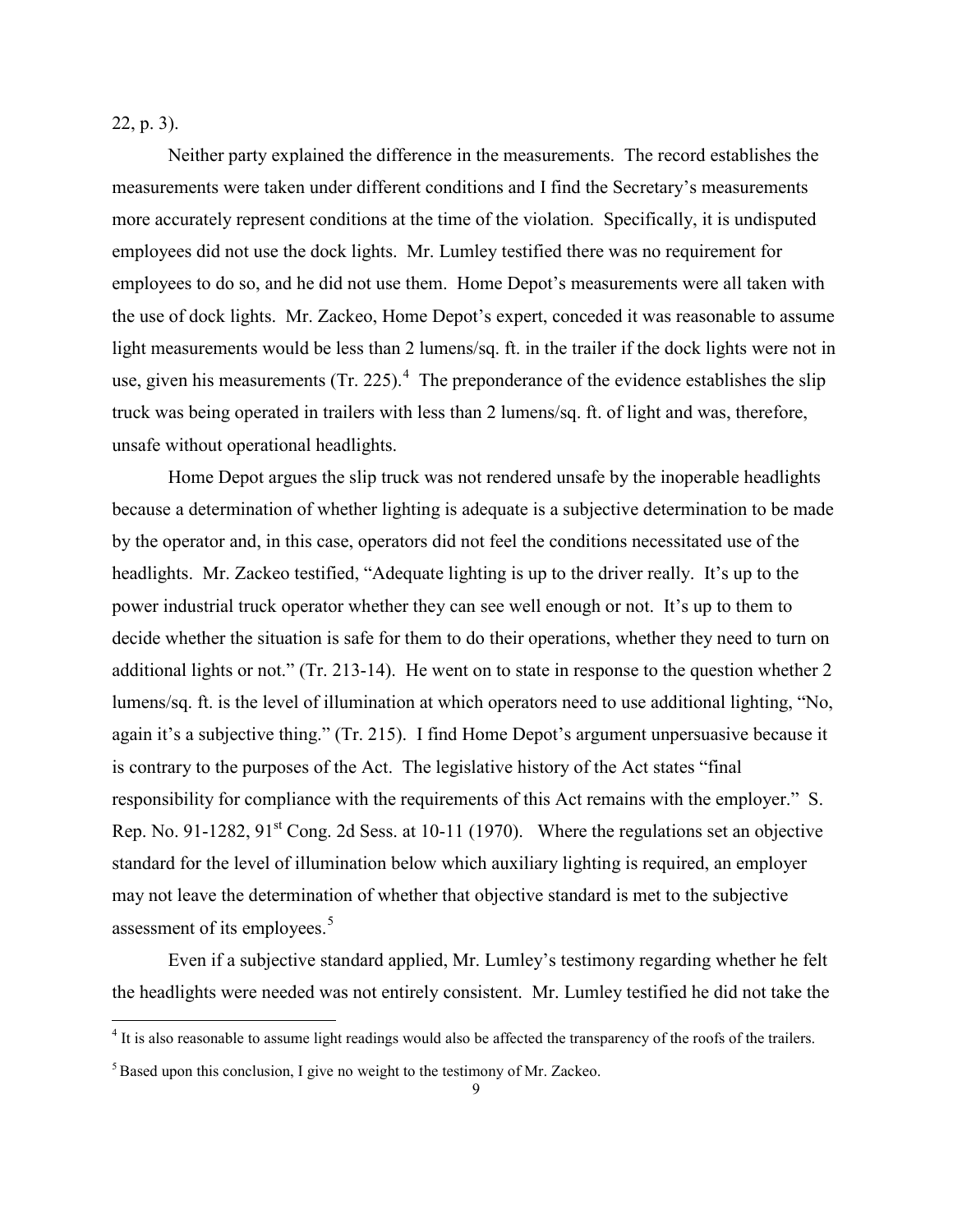slip truck out of service because he did not feel it was unsafe to operate (Tr. 170). He later testified, when pallets are stacked, he chose to use the headlights because it was difficult to see (Tr. 157).

It is undisputed Home Depot did not remove the slip truck from operation while it had inoperable headlights. The Secretary has met his burden to establish Home Depot violated the requirements of  $\S$  1910.178(p)(1).

### **Employee Exposure to the Hazard**

It is undisputed employees operated the slip truck for at least one week while the headlights were inoperable (Tr. 97-98, 137-39). The Secretary has established employee exposure to the hazard created by operating the slip truck in inadequate lighting. CSHO Allmaras testified in inadequate lighting, the slip truck driver could run over or into something inside the trailer (Tr. 43-44). She also testified the operator may improperly lift the load, causing it to become unbalanced (Tr. 44-45). Home Depot's training materials for powered industrial truck drivers recognize the potential for such vehicles to tip over (Exh. J-5, p. 2). Conditions that make trucks unstable include breaking abruptly, running over potholes, and overhead obstructions (Exh. J-5, pp. 9, 17). For this reason, drivers are admonished to always look in the direction of travel and to avoid sudden stops (Exh. J-6, p. 7). It is within common knowledge and ordinary experience that poor lighting limits a driver's ability to see obstructions. Mr. Lumley testified he used the headlights when unloading stacked pallets because, "it's difficult to see the slits on there if you don't have the lights on." (Tr. 157). Should the slip truck run into something or become unstable and tip, the operator could be injured within the cab or by being struck by the tipping slip truck itself. The Secretary has established employee exposure to the hazards associated with operating the slip truck with inoperable headlights.

Home Depot contends employees operating the slip truck or in the same area as the slip truck were not exposed to a hazard. Home Depot argues the nature of the unloading operation is so rote "even a dark trailer" is a "predictable and safe environment." Home Depot also argues the pallets are shrink-wrapped in such a way there is no possibility of material falling and the operator is protected by the mast and the cab in the unlikely event material does fall. Home Depot argues employees are trained to manage situations such as poor lighting and to avoid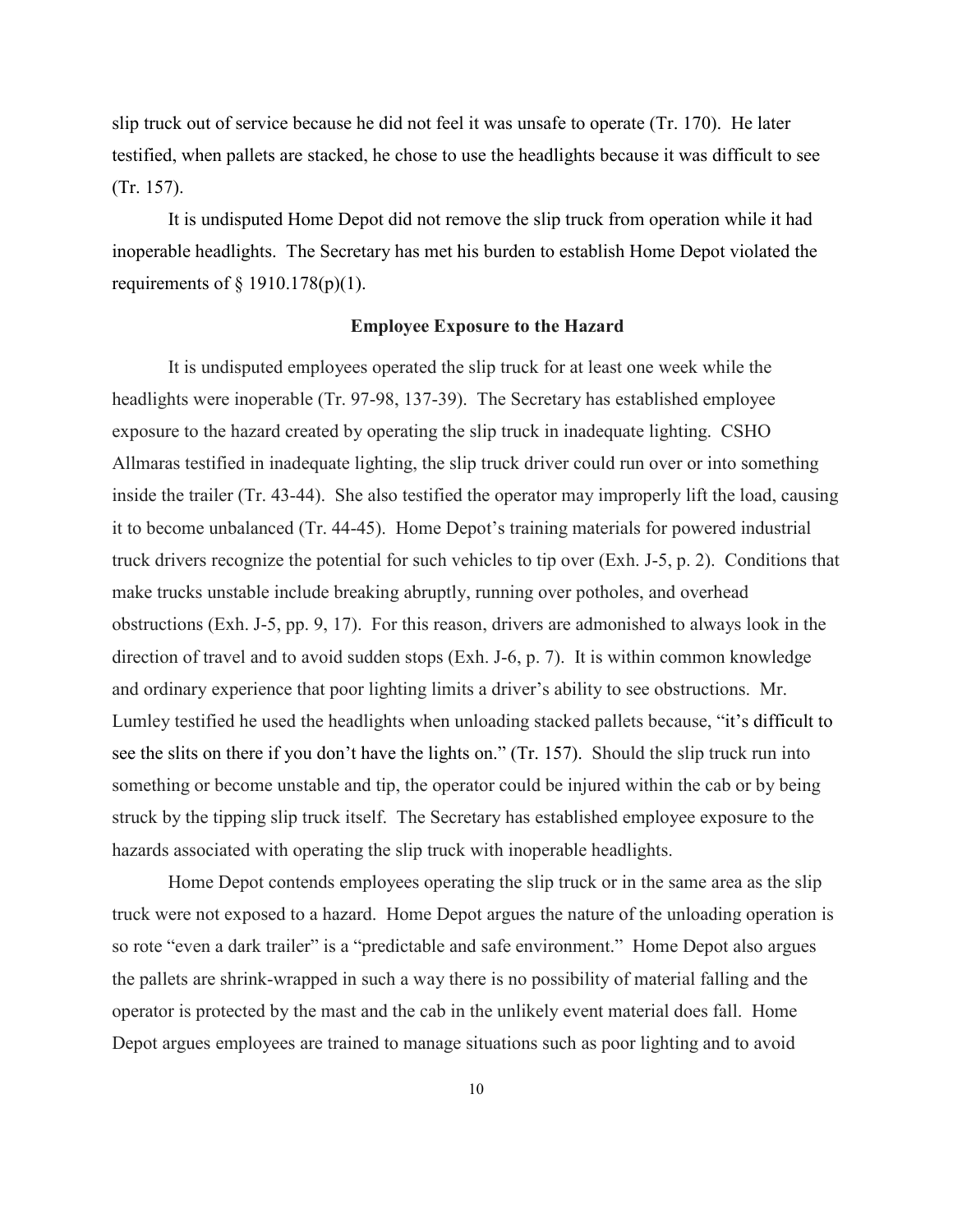hazards. Finally, Home Depot argues employees other than the operator are protected by the company policy known as the "zone of safety" which prohibits employees from being within 4 feet of the slip truck while it is being operated. I find these arguments unpersuasive.

To establish exposure to the hazard, the Secretary must show employees had access to the "zone of danger." *Donovan v. Adams Steel Erection, Inc*., 766 F.2d 804, 811 (3d Cir. 1985); and *Gilles & Cotting, Inc.*, 3 BNA OSHC 2002 (No. 504, 1976). In the instant case, the trailers in which lighting falls below the objective standard set out in §1910.178(h)(1) of 2 lumens/sq. ft. comprise the zone of danger. Home Depot does not dispute the slip truck was operated in the trailers. Slip truck operators were exposed to the zone of danger. The Commission's holdings in *Trinity Marine Products, Inc*., 21 BNA OSHC 1819 (No. 05-0302, 2006) and *Fabricated Metal Products, Inc*., 18 BNA OSHC 1072 (93-1853, 1997), relied upon by Home Depot, do not require a contrary finding. Both cases involved citations alleging violations 29 C.F.R. §1910.212(a) which requires protection of employees from the point of operation and other hazardous parts of a machine. The Commission found the Secretary had failed to establish employee exposure to either the point of operation or a rotating shaft because, in the course of normal operations of the machine, the employee never entered the zone of danger and accidental entry into the point of operation or contact with a rotating shaft was too speculative. In the instant case, access to the zone of danger was neither speculative nor unpredictable. Home Depot has not rebutted the Secretary's evidence of exposure of the slip truck operator to the hazard addressed by the cited standard.

#### **Employer Knowledge**

The Secretary has the burden to establish Home Depot was aware of the violative condition. To establish employer knowledge of a violation the Secretary must show the employer knew, or with the exercise of reasonable diligence could have known of a hazardous condition. *Dun Par Engineered Form Co*., 12 BNA OSHC 1962, 1965-66 (No. 82-928, 1986). Because corporate employers can only obtain knowledge through their agents, the actions and knowledge of supervisory personnel are generally imputed to their employers, and the Secretary can make a prima facie showing of knowledge by proving a supervisory employee knew of or was responsible for the violation. *Todd Shipyards Corp*., 11 BNA OSHC 2177, 2179 (No. 77-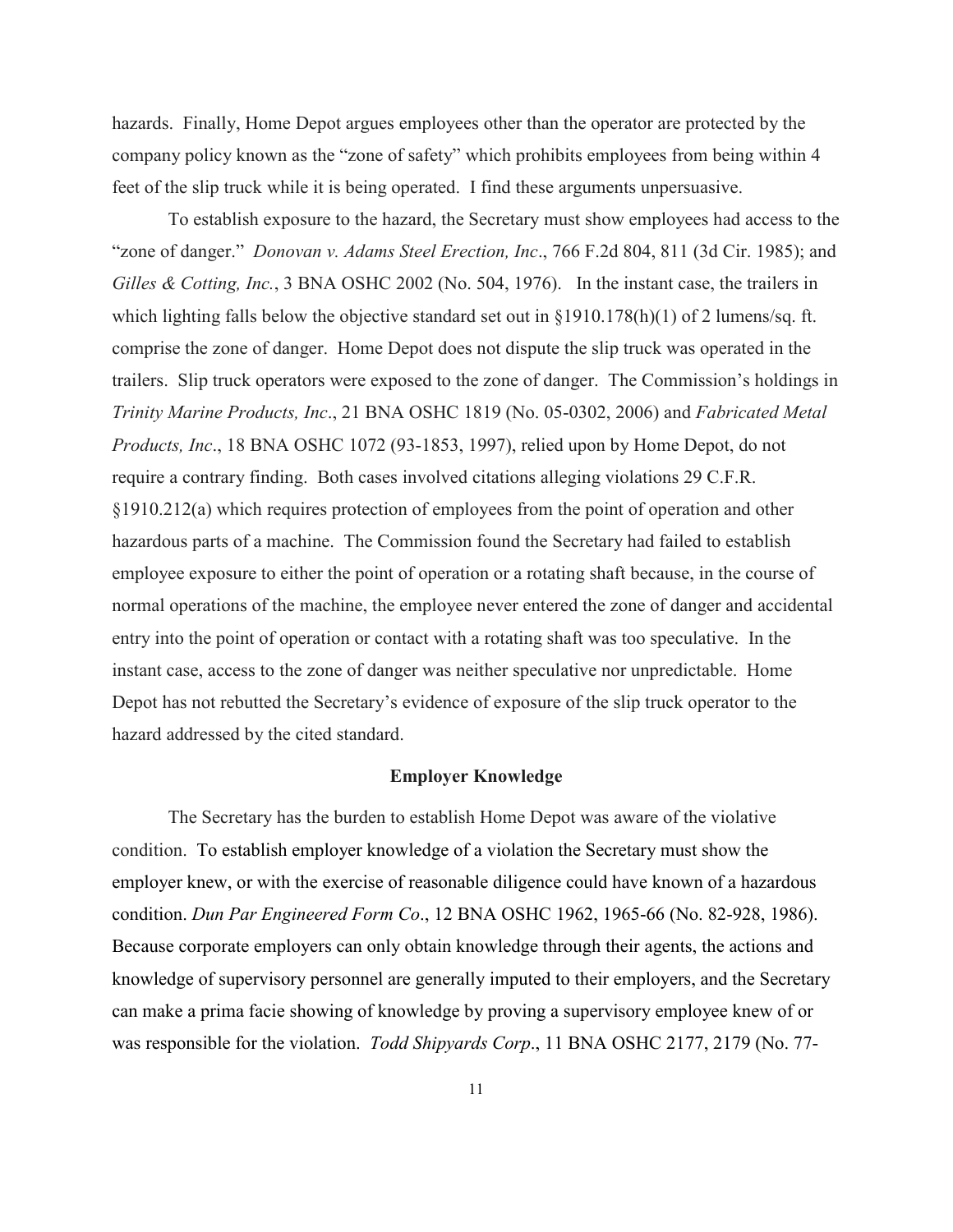1598, 1984); *see also Dun Par Engineered Form Co*., 12 BNA OSHC 1962 (No. 82-928, 1986) (the actual or constructive knowledge of an employer's foreman can be imputed to the employer). Actual knowledge refers to an awareness of the existence of the conditions allegedly in noncompliance. *Omaha Paper Stock Co.*, 19 OSHC 2039 (No. 01-3968, 2002). The preponderance of the evidence establishes Home Depot was aware of the violative condition. Mr. Lumley admitted he received a complaint about the headlights not operating at least one week prior to the repair being made (Tr. 145). He then notified Mr. Sweat in order to have the repair made (Tr. 146). Neither took the slip truck out of service and both were aware the slip truck was continuing to be used.

Home Depot argues because Mr. Lumley was not aware the dock light was not operational and because no employee told him he or she felt unsafe operating the slip truck, the Secretary cannot establish employer knowledge. Home Depot misconstrues the Secretary's burden. The Secretary need not show Home Depot was aware the slip truck was unsafe; rather, he need only show the slip truck was in need of repair. *See East Texas Motor Freight, Inc. v. OSHRC*, 671 F.2d 845, 849 (5<sup>th</sup> Cir. 1982); *Peterson Brothers Steel Erection Co.*, 16 BNA OSHC 1196 (No. 90-2304, 1993, *aff'd* 26 F.3d 573 (5th Cir. 1994); *N & N Contractors, Inc*., 18 BNA OSHC 2121 (No. 96-0606, 2000). Both Mr. Lumley and Mr. Sweat had actual knowledge the slip truck was in need of repair.

The evidence establishes Home Depot had constructive knowledge the slip truck was unsafe. To establish constructive knowledge, the Secretary must show Home Depot could have discovered the condition with the exercise of reasonable diligence. "Reasonable diligence" includes the employer's "obligation to inspect the work area, to anticipate hazards to which employees may be exposed, and to take measures to prevent the occurrence." *Frank Swidzinski Co.*, 9 BNA OSHC 1230, 1233 (No. 76-4627, 1981). To determine whether an employer acted with reasonable diligence, consideration must be given to "several factors, including the employer's obligation to have adequate work rules and training programs, to adequately supervise employees, to anticipate hazards to which employees may be exposed, and to take measures to prevent the occurrence of violations." *Precision Concrete Construction*, 19 BNA OSHC 1404 (No. 99-0701, 2001). The Commission has held that "[r]easonable steps to monitor compliance with safety requirements are part of an effective safety program." *Southwestern Bell*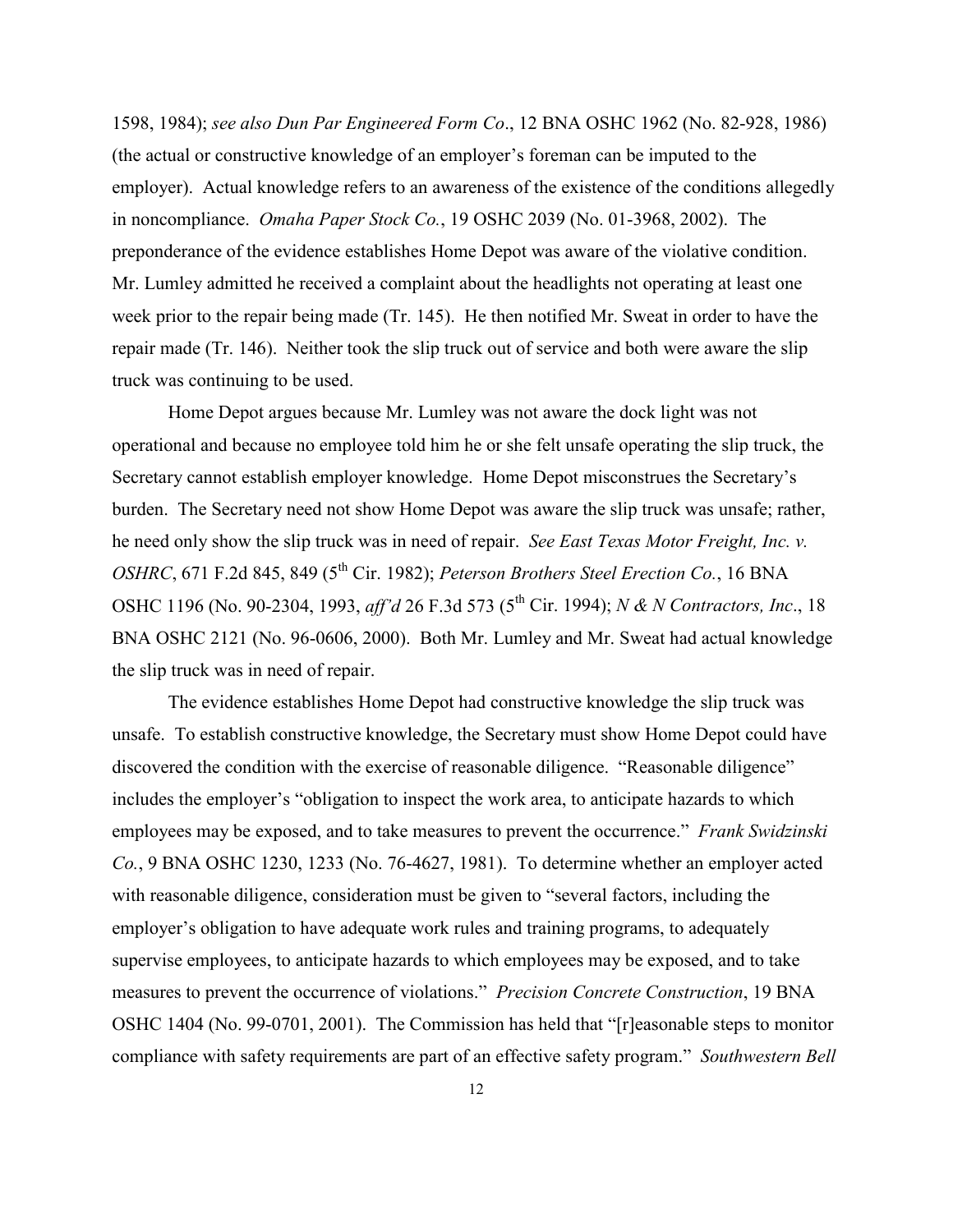*Tel. Co.*, 19 BNA OSHC 1097, 1099 (No. 98-1748, 2000 (citations omitted), *aff'd without published opinion*, 277 F.3d 1374 (5th Cir. 2001).

Mr. Lumley admitted he was made aware of the inoperable headlights by Ms. Smith. Daily inspection sheets completed by another slip truck operator during that same period contain a notation suggesting a light on the slip truck was inoperable (Exh. J-8). Although not entirely clear on this record to which light these notations refer<sup>[6](#page-12-0)</sup>, this notation appears on 12 of the daily inspection sheets during a one month period (Exh. J-8). Mr. Lumley admitted he did not review these daily inspection sheets; but rather expected employees to bring problems to his attention (Tr. 197). He also admitted he did nothing to clarify the issue with the employee (Tr. 197). At no time during this period, or after Ms. Smith notified him the headlights on the slip truck did not function, did Mr. Lumley determine whether there was adequate lighting in the trailers without the use of the headlights (Tr. 51). Mr. Lumley admitted there were occasions for which headlights were necessary when unloading trailers (Tr. 157). I find Home Depot failed to act with reasonable diligence to ensure the slip truck could be operated safely once notified the headlights were inoperable. The Secretary established Home Depot had constructive knowledge the slip truck was unsafe to operate.

Home Depot argues the failure of Mr. Lumley and Mr. Sweat to take the slip truck out of service cannot be imputed to it under the 11th Circuit's decision in *ComTran Group, Inc., v. U.S. Dept. of Labor, 722 F.3d 1304 (11<sup>th</sup> Cir. 2013).* In *ComTran the court held "if the Secretary seeks* to establish that an employer had knowledge of misconduct by a supervisor, [he] must do more than merely point to the conduct itself. To meet [his] prima facie burden, [he] must put forth evidence independent of the misconduct." *Id.* at 1318. The 11<sup>th</sup> Circuit held, however, its decision in *ComTran* did not apply to the ordinary case in which knowledge is established because the supervisory employee knew or should have known through reasonable diligence of the exposure of his subordinates to the hazardous conditions. *ComTran*, 722 F.3d at 1308, n. 2. Regardless of whether the supervisor himself engages in unsafe behavior, he remains responsible for the safety of his subordinates. *See Caterpillar, Inc.*, 17 BNA OSHC 1731, 1732 (No. 93-373, 1996). Such is the case here. Mr. Lumley's and Mr. Sweat's knowledge of the violative condition resulting in

<span id="page-12-0"></span><sup>6</sup> CSHO Allmaras testified the employee told her the notation was for the inoperable headlights although the document itself refers to a rotating light (Tr. 32-33). Mr. Lumley testified the entry refers to the rotating light on the back of the slip truck (Tr. 173).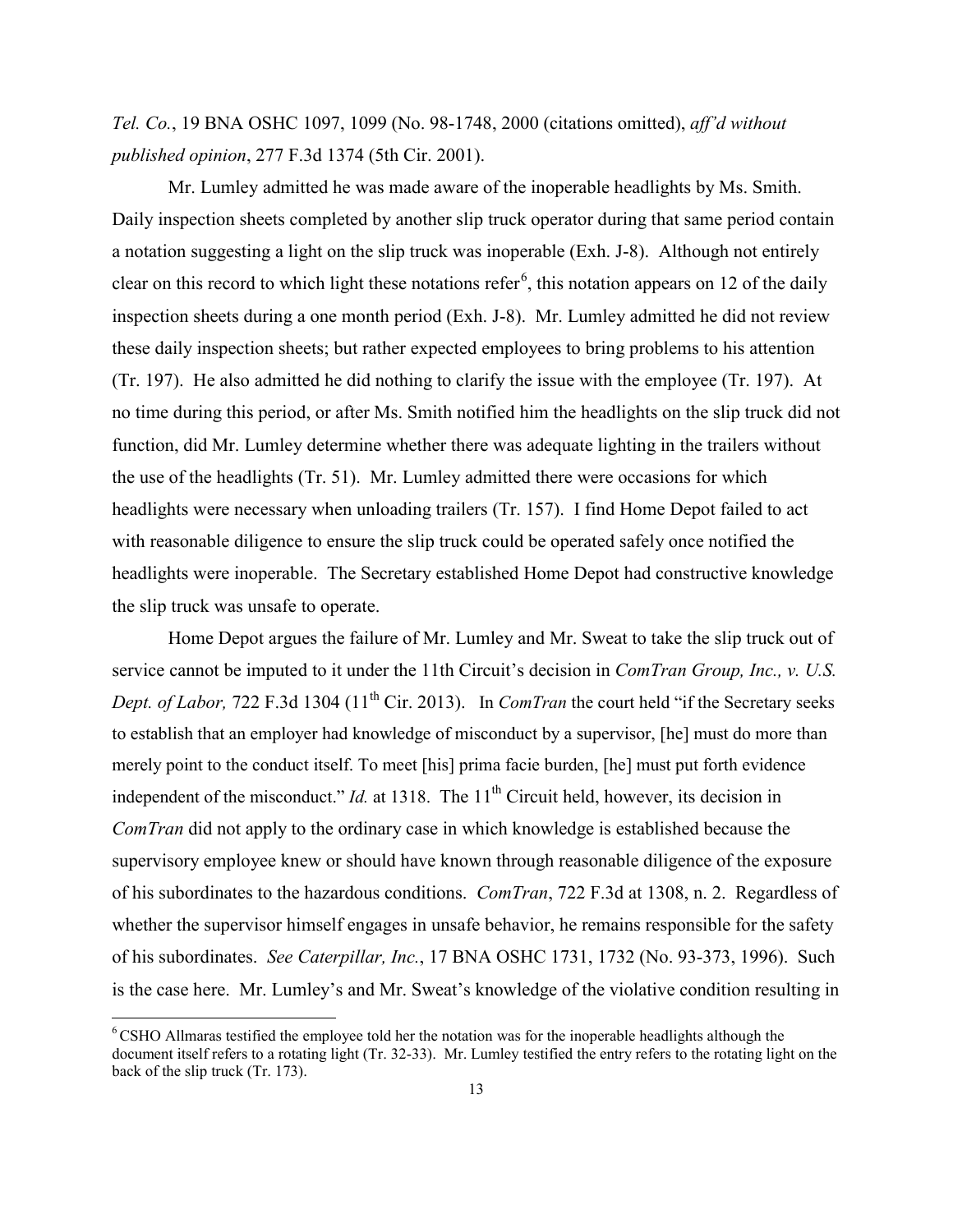exposure of their subordinates to the hazard is imputed to Home Depot. The Secretary has established employer knowledge.

### **Affirmative Defenses**

Home Depot alleged in its Answer the affirmative defense of employee misconduct. It did not brief that issue. Therefore, I deem the affirmative defense of employee misconduct waived by Home Depot.

## **Classification**

The Secretary alleges that the violation was a repeat violation. A violation is considered a repeat violation "if, at the time of the alleged repeat violation, there was a Commission final order against the employer for a substantially similar violation." *Potlatch Corp.*, 7 BNA OSHC 1061, 1063 (No. 16183, 1979). "A prima facie case of substantial similarity is established by a showing that the prior and present violations were for failure to comply with the same standard." *Superior Electric Company*, 17 BNA OSHC 1635, 1638 (No. 91-1597, 1996). As the basis for the repeat classification of the citation at issue, the Secretary contends a prior citation for a violation of the same standard was issued to the same Home Depot facility and became a final order of the Commission on December 12, 2013.

The only evidence of record of the prior citation presented by the Secretary was the testimony of CSHO Allmaras and the worksheet for the prior citation (Tr. 52-56; Exh. J-1[7](#page-13-0)).<sup>7</sup> I find this evidence insufficient to meet the Secretary's burden to establish a repeat violation. A violation worksheet does not establish a citation has become a final order of the Commission. It does not even establish the citation was issued. CSHO Allmaras was not involved in issuance of the prior citation and could not state the date upon which the original citation had been issued (Tr. 54). She was able to testify to the date the original citation allegedly became a final order, but did so only by looking at the citation at issue in this proceeding (Tr. 56). She did not testify as to how she obtained that date when drafting the citation. As such, CSHO Allmaras's

<span id="page-13-0"></span> $<sup>7</sup>$  In his brief, the Secretary also referenced the OSHA website which contains a record of the prior citation and the</sup> final order date. This document was not made part of the record; rather the Secretary requests I take judicial notice of the final order date as verified by the OSHA website, presumably pursuant to Fed. R. Civ. P. 201. I decline to do so because the Secretary has not presented sufficient facts to establish the OSHA website is a source "whose accuracy cannot be reasonably questioned" as required under Rule 201.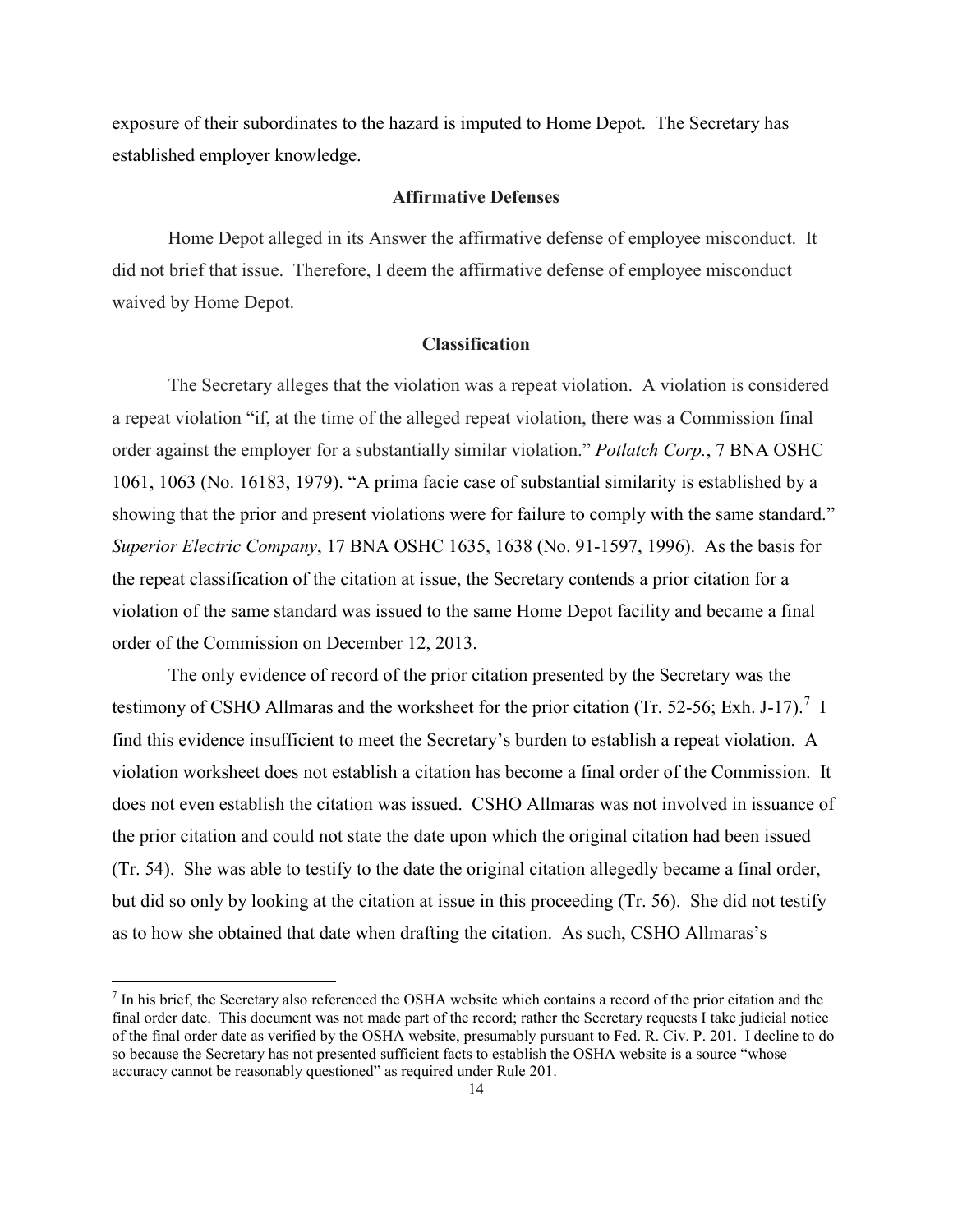testimony is not reliable and the Secretary has not met his burden to establish the violation was a repeat violation.

I find the violation is properly classified as serious. A violation is serious when "there is a substantial probability that death or serious physical harm could result" from the hazardous condition at issue. 29 U.S.C. § 666(k). The Secretary need not show that there was a substantial probability that an accident would occur; only that if an accident did occur, death or serious physical harm would result. As the Third Circuit has explained:

It is well-settled that, pursuant to  $\S 666(k)$ , when the violation of a regulation makes the occurrence of an accident with a substantial probability of death or serious physical harm *possible*, the employer has committed a serious violation of the regulation. The "substantial probability" portion of the statute refers not to the probability that an accident will occur but to the probability that, an accident having occurred, death or serious injury could result, even in those cases in which an accident has not occurred or, in fact, is not likely to occur.

*Secretary of Labor v. Trinity Industries*, 504 F.3d 397, 401 (3d Cir. 2007) (internal quotation marks and citations omitted); *See also, Phelps Dodge Corp. v. OSHRC*, 725 F.2d 1237, 1240 (9<sup>th</sup>) Cir. 1984); *Mosser Construction*, 23 BNA OSHC 1044, 1046 (No. 08-0631, 2010); *Dec-Tam Corp.*, 15 BNA OSHC 2072, 2087-2088 (No. 88-0523, 1993). The likelihood of an accident goes to the gravity of the violation, which is a factor in determining an appropriate penalty. *J.A. Jones Constr. Co.*, 15 BNA OSHC at 2214.

The Secretary alleges, should an accident occur, an employee operating the slip truck could sustain scrapes, bruises, or fractures from hitting the inside of the cab (Tr. 44, 62). Home Depot's training materials indicate a forktruck can weigh up to 12,000 lbs. and do as much damage at 5 miles/hour as a car moving at 30 miles/hour (Exh. J-6, p. 2). Should the slip truck become unbalanced or hit an obstruction, even going at a slow speed, bruises or fractures are the likely result. The Secretary has established a serious violation.

#### **Penalty Determination**

The Secretary proposed a penalty of \$20,000.00 in this case. The Commission, in assessing an appropriate penalty, must give due consideration to the gravity of the violation and to the size, history and good faith of the employer. *See* § 17(j) of the Act. The Commission is the final arbiter of penalties. *Hern Iron Works, Inc.*, 16 BNA OSHC 1619, 1622, (No. 88-1962,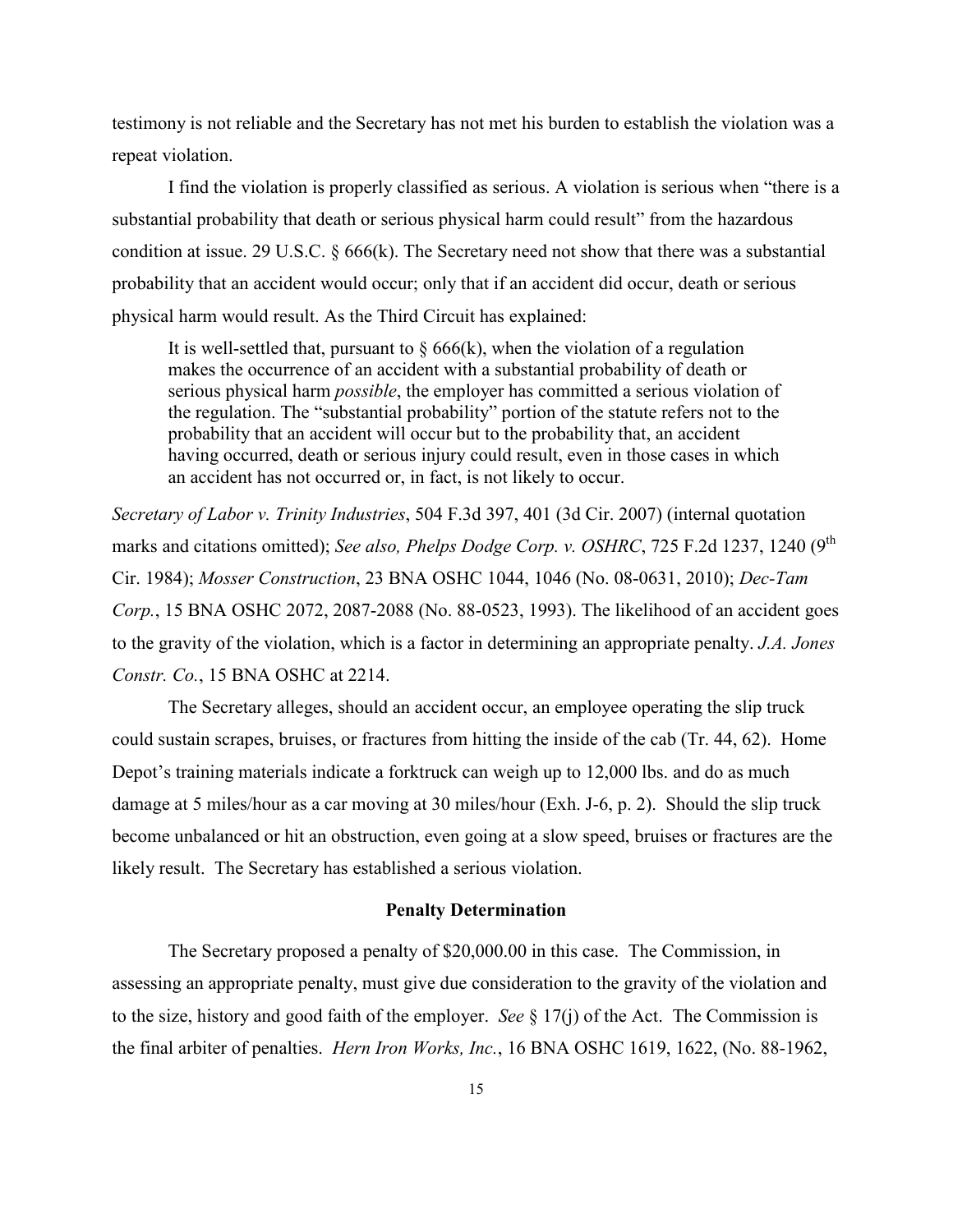1994), *aff'd*, 937 F.2d 612 (9th Cir. 1991) (table); *see Valdak Corp.*, 17 BNA OSHC 1135, 1138 (No. 93-0239, 1995) ("The [OSH] Act places limits for penalty amounts but places no restrictions on the Commission's authority to raise or lower penalties within those limits."), *aff'd*, 73 F.3d 1466 (8th Cir. 1996). In assessing a penalty, the Commission gives due consideration to all of the statutory factors with the gravity of the violation being the most significant. OSH Act § 17(j), 29 U.S.C. § 666(j); *Capform Inc.*, 19 BNA OSHC 1374, 1378 (No. 99-0322, 2001), *aff'd*, 34 F. App'x 152 (5th Cir. 2002) (unpublished). "Gravity is a principal factor in a penalty determination and is based on the number of employees exposed, duration of exposure, likelihood of injury, and precautions taken against injury." *Siemens Energy and Automation, Inc.,* 20 BNA OSHC 2196, 2201 (No. 00-1052, 2005).

Because I have found Item 1 of Citation 1 was a serious, and not a repeat, violation, the maximum penalty under the Act is \$7,000.00. At least three employees were exposed to the hazard associated with operating the slip truck without operational headlights. The record establishes employees were exposed for approximately one week. Although used daily, the slip truck was operated at a slow speed, in a limited area, and only when in the trailers were employees exposed to the inadequate lighting. Given these considerations, a moderate gravity based penalty is warranted. Home Depot is a large employer, but the Secretary did not present evidence of a history of violations. Home Depot also has an extensive safety program for forktruck operators which I find a mitigating factor. Taking all of these factors into consideration, a penalty of \$2,500.00, is assessed.

#### **FINDINGS OF FACT AND CONCLUSIONS OF LAW**

The foregoing decision constitutes the findings of fact and conclusions of law in accordance with Rule 52(a) of the Federal Rules of Civil Procedure.